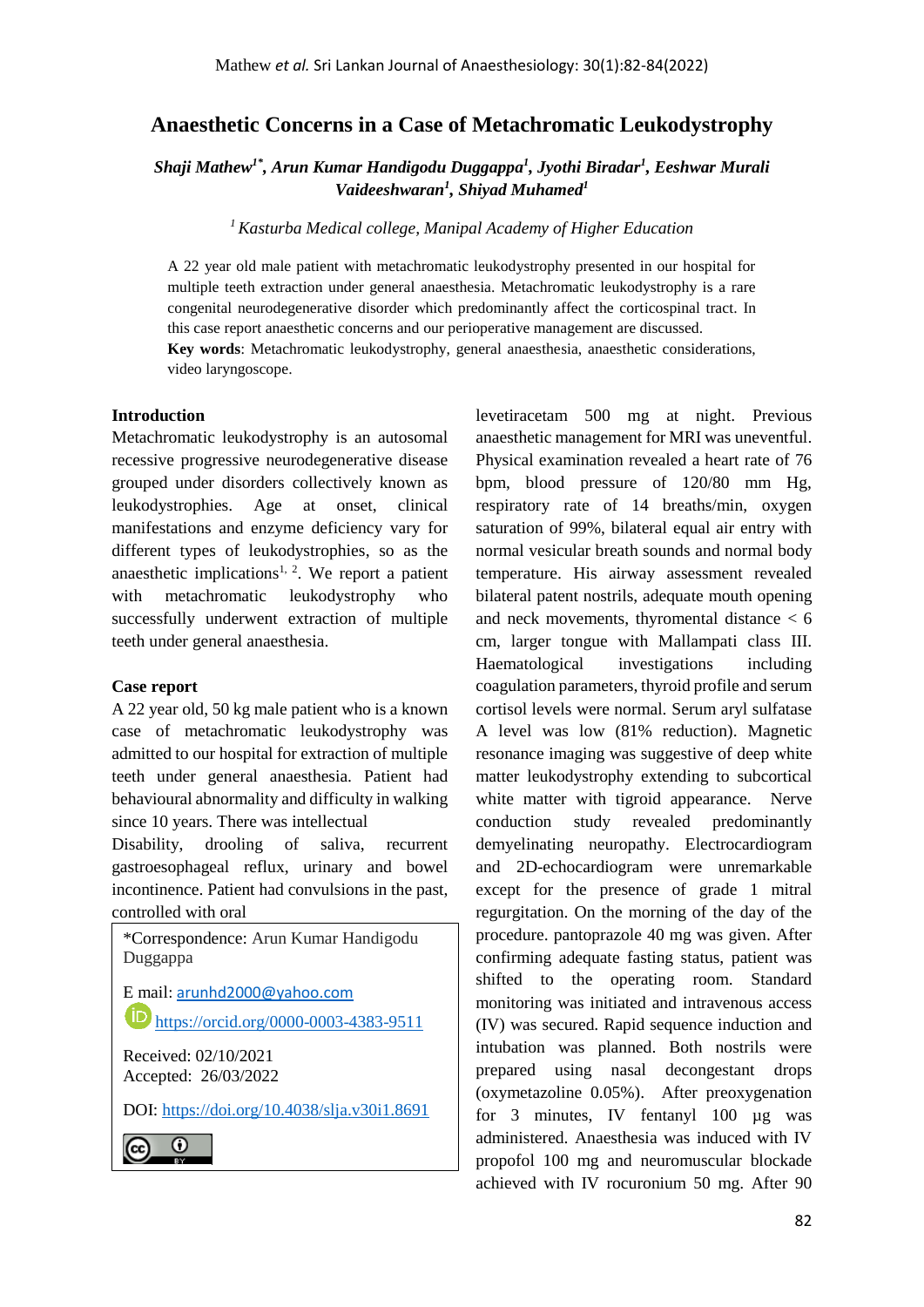seconds well lubricated 7.0 mm ID Ring-Adair-Elwyn (RAE) tracheal tube was passed through the right nostril. Laryngoscopy was performed using C-MAC and nasotracheal intubation was accomplished. Endotracheal tube was fixed after confirming bilateral equal air entry and throat pack was inserted. Nasopharygeal temperature probe was inserted through left nostril. Anaesthesia was maintained with nitrous oxide in 40 % oxygen and titrated concentration of sevoflurane to a MAC of 1.3. Intraoperative period was uneventful. IV paracetamol 1 g was administered as supplementary analgesia. At the end of the procedure which lasted for 5 hours, anaesthetic gases were tapered and residual neuromuscular blockade reversed with IV neostigmine 2.5 mg and glycopyrrolate 0.5 mg. IV ondansetron 6 mg was administered. Temperature probe removed and nasopharyngeal airway was introduced through the same nostril to prevent upper airway obstruction after extubation. Awake extubation was done. Patient was observed in the post anaesthesia recovery room and later shifted to the ward.

### **Discussion**

Leukodystrophy is a group of disorder which primarily affect the white matter of central nervous system. Metachromatic leukodystrophy is a disorder of myelin metabolism characterised by a deficiency of enzyme arylsulfatase A, the gene encoding which is being located on chromosome 22q13.13.<sup>1</sup> Absent or deficiency of ASRA leads to accumulation of cerebroside sulfate within myelin of nerves, causing myelin breakdown. Patients may have early involvement of corticospinal tract resulting in tremors, spastic quadriparesis or paraparesis. Disease is broadly divided into late infantile, juvenile and adult forms depending on the age at onset. <sup>1</sup> Patients with leukodystrophy may present to an anaesthesiologist at different age, both for diagnostic and therapeutic procedure under sedation or general anaesthesia. Anaesthetic technique and intraoperative monitoring should be tailored based on individual needs.<sup>3, 4</sup> Important anaesthetic concerns are difficult airway, risk of aspiration, seizure on multiple drugs causing hepatic enzyme induction, hyperkalaemic response with depolarising muscle relaxants, hypothermia and delayed postanaesthetic recovery. Hepatic enzyme induction alter pharmoacokinetics and pharmacodynamics of many anaesthetic drugs. 5 Difficult airway may be caused by a larger tongue, poor pharyngeal muscle tone, abnormal dentition and higher Mallampati class. Propofol can be safely used to induce these patients. Autonomic dysfuction can cause gastroparesis with increased chances of aspiration during induction. Atrophic denervated muscles are unreliable for neuromuscular monitoring.<sup>6,7</sup> Pressor response to tracheal intubation may be exaggerated and heart rate response to anticholinergic drugs like atropine may be blunted. Autonomic dysfunction can cause profound hypotension under neuraxial block. Preexisting neurological deficits should be well documented to avert medicolegal issues. A subset of patients may have pulmonary dysfunction and corpulmonale due to progressive scoliosis, who may require spinal deformity correction in the early childhood. Cognitive dysfunction presents a major challenge in communication, assessment and treatment of postoperative pain. Due care should be exercised while positioning the patient to prevent pressure necrosis.<sup>7</sup>, <sup>8</sup>

Our patient had recurrent gastroesophageal reflux; to prevent aspiration, a proton pump inhibitor was administered prophylactically and modified rapid sequence induction was performed using rocuronium. <sup>9</sup> Suxamethonium was avoided due to risk of dangerous hyperkalaemic response. Video laryngoscope was used for intubation because of higher Mallampati class. To prevent upper airway obstruction after extubation, we inserted a nasal airway before reversal of the patient. Prokinetic drugs like metoclopramide was avoided because it can cause extrapyramidal side effects. We maintained normocarbia and normothermia intraoperatively. To prevent hypothermia, we used heat and moisture exchanger, forced air warmer and fluid warmer.

To conclude, metachromatic leukodystrophy is primarily a neurodegenerative disease posing a